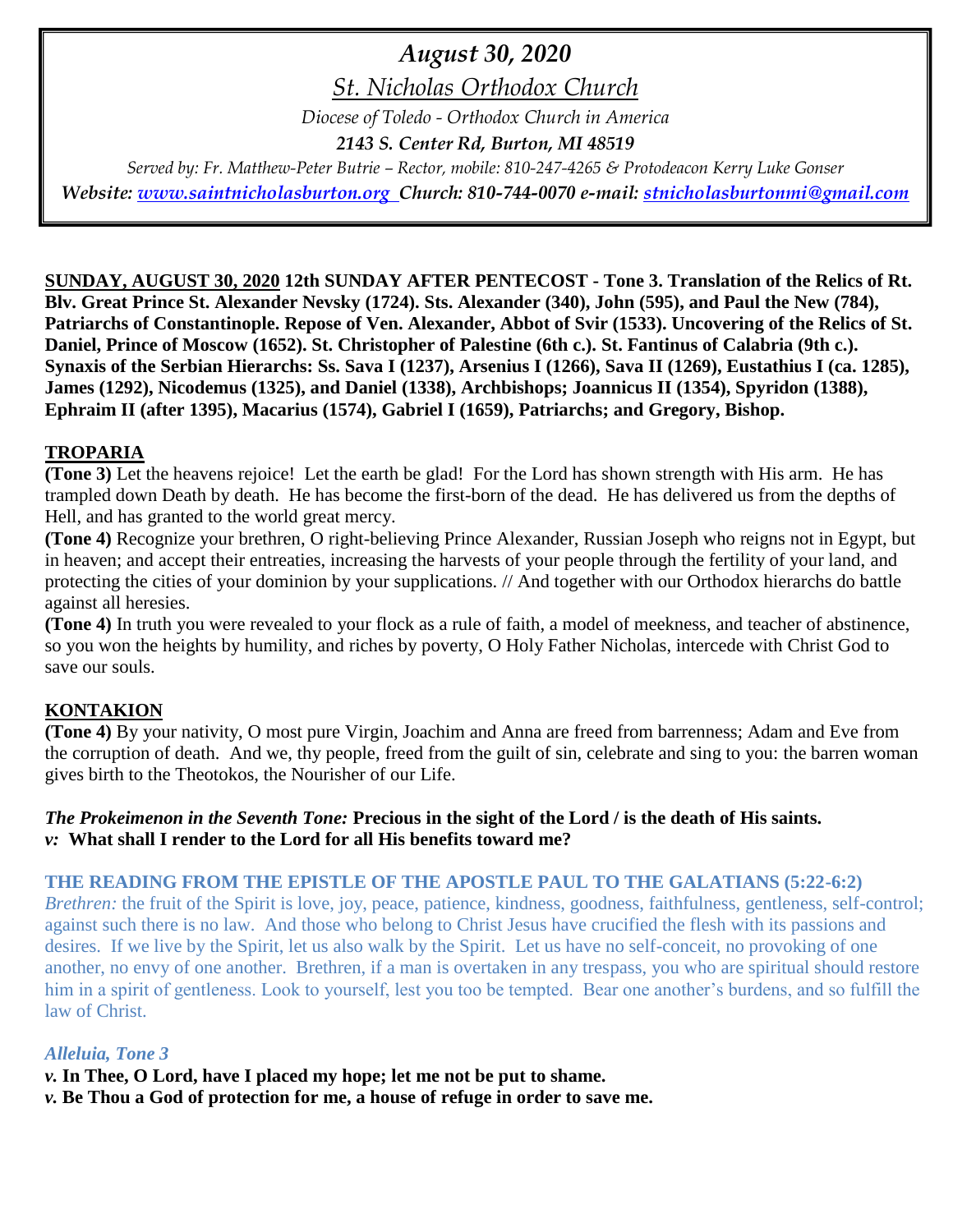**THE HOLY GOSPEL ACCORDING TO MATTHEW (19:16-26)** And behold, one of the crowd came up to Jesus, saying, "Teacher, what good deed must I do, to have eternal life?" And he said to him, "Why do you ask me about what is good? One there is who is good. If you would enter life, keep the commandments." He said to him, "Which?" And Jesus said, "You shall not kill, You shall not commit adultery, You shall not steal, You shall not bear false witness, Honor your father and mother, and, You shall love your neighbor as yourself." The young man said to him, "All these I have observed; what do I still lack?" Jesus said to him, "If you would be perfect, go, sell what you possess and give to the poor, and you will have treasure in heaven; and come, follow me." When the young man heard this he went away sorrowful; for he had great possessions. And Jesus said to his disciples, "Truly, I say to you, it will be hard for a rich man to enter the kingdom of heaven. Again I tell you, it is easier for a camel to go through the eye of a needle than for a rich man to enter the kingdom of God." When the disciples heard this they were greatly astonished, saying, "Who then can be saved?" But Jesus looked at them and said to them, "With men this is impossible, but with God all things are possible."

#### **COMMUNION HYMN**

I will receive the cup of salvation and call on the name of the Lord. Alleluia! Alleluia! Alleluia!

#### **Transfer of the relics of St Alexander Nevsky** Commemorated on August 30

The Holy Prince Alexander Nevsky (in monastic schema Alexis) died on the return journey from the Horde at Gorodtsa on the Volga, on November 14, 1263, and on November 23, 1263 he was buried in the Cathedral Church of the Nativity Monastery in the city of Vladimir.<sup>1</sup>

Veneration of the Prince began right at his burial, where a remarkable miracle took place. The saint extended his hand for the prayer of absolution (a written document placed in the coffin). Great Prince John (1353-1359), in his spiritual testament written in the year 1356, left to his son Demetrius (1363-1389), the future victor of the Battle of Kulikovo, "an icon of Saint Alexander." The incorrupt relics of the holy Prince were uncovered, because of a vision, before the Battle of Kulikovo in the year 1380, and then they were sent forth for a local celebration.

Russian commanders asked for the intercession of the holy Prince, glorified by his defense of the Fatherland, in the following times: On August 30, 1721 Peter I, after a lengthy and exhausting war with the Swedes, concluded the Nishtad Peace. On this day it was decided to transfer the relics of the holy Prince Alexander Nevsky from Vladimir to the new northern capital, Peterburg, on the banks of the Neva. Removed from Vladimir on August 11, 1723, the holy relics were greeted at Shlisselburg on September 20 of that year and remained there until 1724. On August 30, they were placed in the Trinity Cathedral of the Alexander Nevsky Lavra, where they now rest in Saint Petersburg. By an edict on September 2, 1724 a feastday was established on August 30.<sup>2</sup>

Archimandrite Gabriel Buzhinsky (later Bishop of Ryazan, + April 27, 1731) compiled a special service in remembrance of the Nishtad Peace, combining with it a service to Saint Alexander Nevsky.

The name of the Defender of the borders of Russia and the Patron of Soldiers is famous far beyond the borders of Russia. The numerous temples dedicated to Saint Alexander Nevsky bear witness to this. The most famous of them: the Patriarchal Cathedral at Sofia, the Cathedral church in Talinin, and a church in Tbilisi. These churches are a pledge of friendship of the Russian National-Liberator with brother nations.

1 There is now a memorial to the holy prince at the Cathedral Church of the Nativity Monastery. Another memorial is in the city of Pereslavl-Zalessk.

2 In 1727, the feast was discontinued because of secular matters, which involved clique struggles at the imperial court. In 1730, the Feast was again re-established.

*from [oca.org](https://www.oca.org/saints/lives/2020/08/30/102424-translation-of-the-relics-of-saint-alexander-nevsky)*

# *The holy Gospel according to Matthew 28:16-20 (1st Matins Gospel)*

*Then the eleven disciples went away into Galilee, to the mountain which Jesus had appointed for them. When they saw Him, they worshiped Him; but some doubted. And Jesus came and spoke to them, saying, "All authority has been given to Me in heaven and on earth. Go therefore and make disciples of all the nations, baptizing them in the name of the Father and of the Son and of the Holy Spirit, teaching them to observe all things that I have commanded you; and behold, I am with you always, even to the end of the age. Amen.*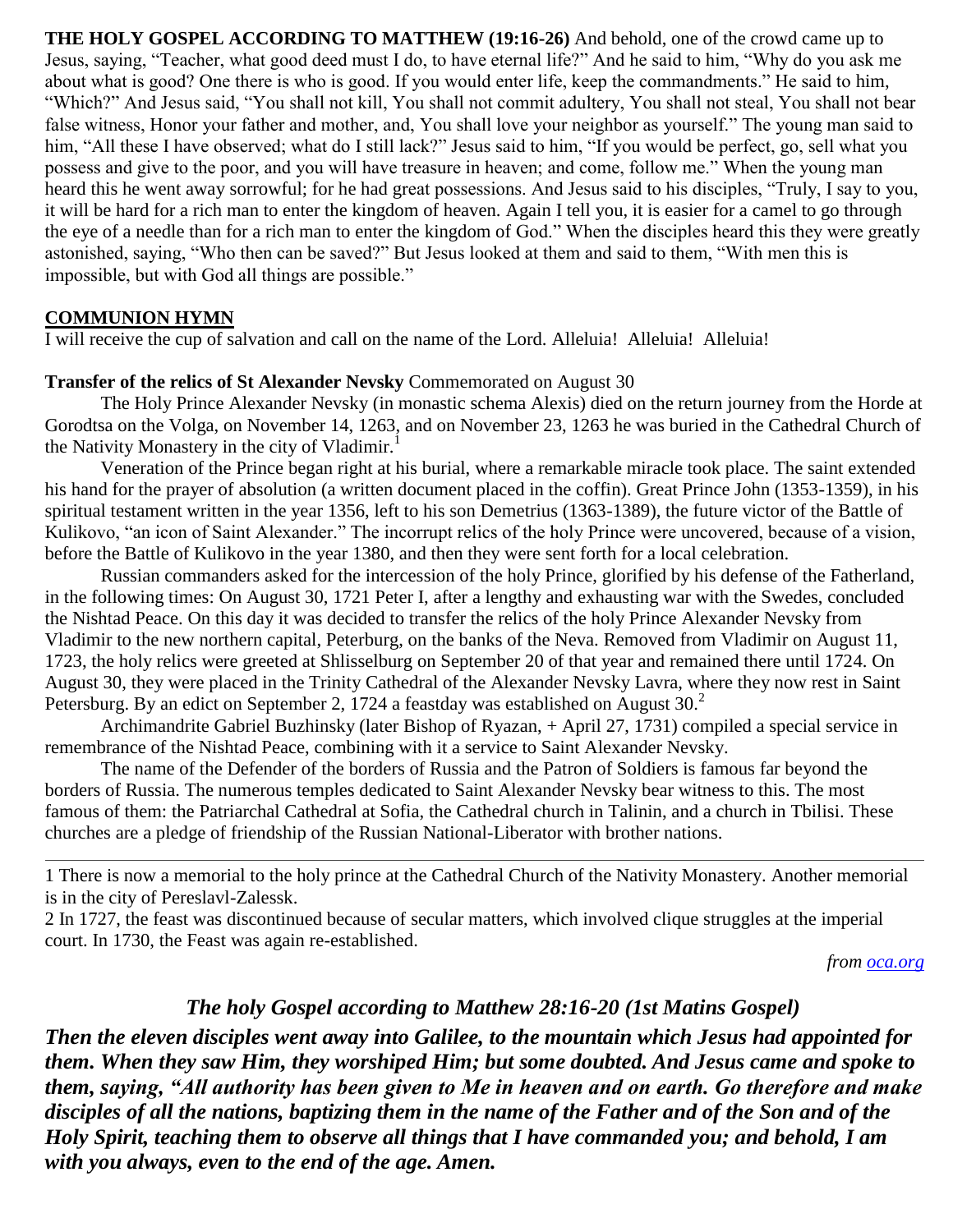# <del>လန္တိုးေတန္တိုးေတန္တိုးေတန္တိုးေတန္တိုးေတန္တိုးေတန္တိုးေတန္တိုးေတန္တိုးေတန္တိုးေတန္တိုး</del>

#### **CANDLE INTENTIONS FOR THE HEALTH AND BLESSINGS OF**

Blessings for good health to all of our kids  $\&$  their families Angelo  $\&$  Christine Fr. Tom, Fr. Don, Fr. Paul, Fr. Anthony, Fr. Robert, Aaron, Milica, Calvin, Larry, Helen, Angelo, Joan, Peggy, Bob, Angelo, Christine, Dorothy, Irene, Allen, Deborah, Luba, Kosta, Stojan, Mira, Bosa, Christopher, Allison, Jeanette, Katheryn, Joseph, Ted, Marlene, Gladys, all the parishioners of St. Nicholas, my family & friends. Joe Tome Special Intention Joe Tome

#### **CANDLE INTENTIONS FOR BLESSED REPOSE**

Blessed Repose to our sweet grandsons Andrew & Matthew Baba & Dedo

#### **ETERNAL LIGHT AT THE ALTAR**

Health & blessing for the Bakousidis family & everyone around the world Lena & Gerry Bakousidis

ခရွိက ခရွိက ခရွိက ခရွိက အိုင်း အိုင်း ခရွိက ခရွိက ခရွိက ခရွိက ခရွိက ခရွိက ခရွိက ခရွိက ခရွိက ခရွိက

**Welcome to everyone joining us via our YouTube channel:** *[St Nicholas Orthodox Church Burton.](https://www.youtube.com/channel/UC59tV-Re443z-GCoETAUvfA)* If at the time of the divine services you cannot access the livestream, please check out [St. Mary Magdalene Church](https://www.youtube.com/channel/UClHAqZrWkXdYELujbbIslHg) or [St George](https://www.youtube.com/channel/UCpLWfxMIJK4uQOV41ekE6Wg/videos?view=2&flow=grid)  [Church](https://www.youtube.com/channel/UCpLWfxMIJK4uQOV41ekE6Wg/videos?view=2&flow=grid) or [Assumption Church](https://www.facebook.com/AssumptionGrandBlanc/) for their livestreams.

**CONFESSIONS** The sacrament of Confession is offered on Saturdays after Vespers and by appointment.

**CATHOLIC CHARITIES** of Shiawassee & Genesee Counties is looking for volunteers to help with an upcoming fundraiser, *The Ginormous Tent Sale*. The sale will be held at ELGA Credit Union (Burton Branch) 2305 S. Center Road, Burton. Set up will be Aug  $30 -$ Sept  $2^{nd}$ , the sale is September  $3-7^{th}$ , and tear down Sept. 8-9<sup>th</sup>. If you can lend a hand please call Theresa Hurley on 810-853-0097. Thank You!

#### **MAKE YOUR FAITHFUL GIVING EASY AND CONVENIENT WITH GIVELIFY**

Givelifu Tap. Give. Done 

You can donate to St. Nicholas with an app on your phone  $\&$  as always on our website by <https://saintnicholasburton.org/> Go to the website and on the home page click on the box **Give now with Givelify** which will walk you through the donation process; this is a secure site. **If you do not wish to donate online, you may write a check to St. Nicholas Orthodox Church and send it to the parish address: 2143 S Center Rd, Burton, MI 48519.**

**CANDLE INTENTION REQUESTS** can be emailed to the office at [stnicholasburtonmi@gmail.com](mailto:stnicholasburtonmi@gmail.com) or called in.

#### **KEEPING IN TOUCH WITH THOSE IN NURSING HOMES AND ASSISTED LIVING FACILITIES To aid in your outreach, here is a listing of their addresses:**

| <b>Helen Ashmun</b>   | 4436 Beecher Rd.                    | <b>Flint, MI 48532</b>     |
|-----------------------|-------------------------------------|----------------------------|
| <b>Larry Bladecki</b> | 3254 E. Midland Rd.                 | <b>Bay City, MI 48706</b>  |
| <b>Gladys Edwards</b> | 2 Harbor Dr.                        | <b>St. Clair, MO 63077</b> |
| <b>Paul Ellis</b>     | 2360 Stonebridge Dr.                | <b>Flint, MI 48532</b>     |
| Vasilka Karatza       | <b>Regency 1330 Grand Pointe Ct</b> | Grand Blanc, MI 48439      |
| <b>Jo Sredich</b>     | Magnolia House 4134 N. State Rd.    | Davison, MI 48423          |

**ROTATING SCHEDULE You will receive a phone call and e-mail from the parish office notifying you the Sunday Liturgy you are scheduled to attend. The groups have been consolidated into two rather than three groups.**